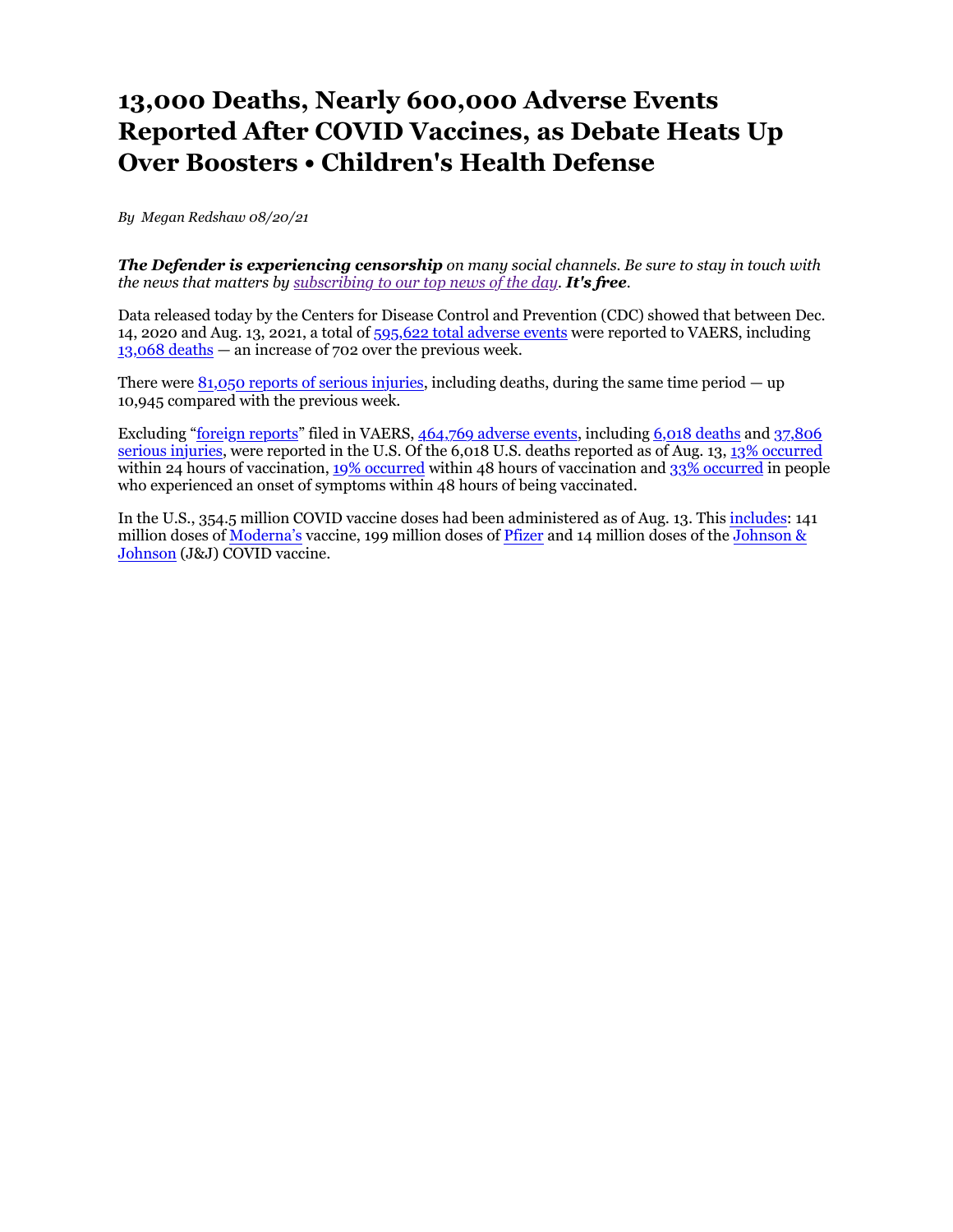The data come directly from reports submitted to the Vaccine Adverse Event Reporting System (VAERS), the primary government-funded system for reporting adverse vaccine reactions in the U.S.

Every Friday, VAERS makes public all vaccine injury reports received as of a specified date, usually about a week prior to the release date. Reports submitted to VAERS require further investigation before a causal relationship can be confirmed.

## **This week's U.S. data for 12- to 17-year-olds show:**

17,025 total adverse events, including 1,018 rated as serious and 18 reported deaths. Two of the eighteen deaths were suicides.

The most recent reported deaths include a 15-year-old boy (VAERS I.D. 1498080) who previously had COVID, was diagnosed with cardiomyopathy in May 2021 and died four days after receiving his second dose of Pfizer's vaccine on June 18, when he collapsed on the soccer field and went into ventricular tachycardia; and a 13-year-old girl (VAERS I.D. 1505250) who died after suffering a heart condition after receiving her first dose of Pfizer.

- Other deaths include two 13-year-old boys (VAERS I.D. 1406840 and 1431289) who died two days after receiving a Pfizer vaccine, a 13-year-old boy who died after receiving Moderna (VAERS I.D. 1463061), three 15-year-olds (VAERS I.D. 1187918, 1382906 and 1242573), five 16-year-olds (VAERS I.D. 1420630, 1466009, 1225942, 1475434, and 1386841) and three 17-year-olds (VAERS I.D. 1199455, 1388042 and 1420762).
- 2,525 reports of anaphylaxis among 12- to 17-year-olds with 99% of cases attributed to Pfizer's vaccine.
- 432 reports of myocarditis and pericarditis (heart inflammation) with 426 cases attributed to Pfizer's vaccine.
- 86 reports of blood clotting disorders, with all cases attributed to Pfizer.

# **This week's total U.S. VAERS data, from Dec. 14, 2020 to Aug. 13, 2021, for all age groups combined, show:**

- 21% of deaths were related to cardiac disorders.
- 54% of those who died were male, 43% were female and the remaining death reports did not include gender of the deceased.
- The average age of death was 73.1.
- As of Aug 13., 2,947 pregnant women reported adverse events related to COVID vaccines, including 960 reports of miscarriage or premature birth.
- Of the 2,607 cases of Bell's Palsy reported, 50% were attributed to Pfizer vaccinations, 43% to Moderna and 7% to J&J.
- 522 reports of Guillain-Barré Syndrome, with 40% of cases attributed to Pfizer, 34% to Moderna and 25% to J&J.
- 126,905 reports of anaphylaxis with 44% of cases attributed to Pfizer's vaccine, 47% to Moderna and 8% to J&J.
- 8,396 reports of blood clotting disorders. Of those, 3,586 reports were attributed to Pfizer, 3,510 reports to Moderna and 1,695 reports to J&J.
- 3,033 cases of myocarditis and pericarditis with 1,335 cases attributed to Pfizer, 703 cases to Moderna and 78 cases to J&J's COVID vaccine.

## **Booster shots coming for most Americans 8 months after second dose**

The Biden administration decided most Americans should get a COVID vaccine booster dose eight months after they received their second shot, despite consensus among U.S. health experts last month there wasn't enough data to recommend boosters for the general population.

"Based on our latest assessment, the current protection against severe disease, hospitalization and death could diminish in the months ahead," the officials, led by Dr. Rochelle Walensky, director of the CDC, and Dr. Janet Woodcock, acting commissioner for the U.S. Food and Drug Administration, said Wednesday.

The plan is still subject to approval from the FDA and the CDC's vaccine advisory committee, but officials say they are prepared to begin the rollout of booster shots starting the week of Sept. 20.

However, the CDC has pushed back by one week a meeting by a group of outside advisers who were set to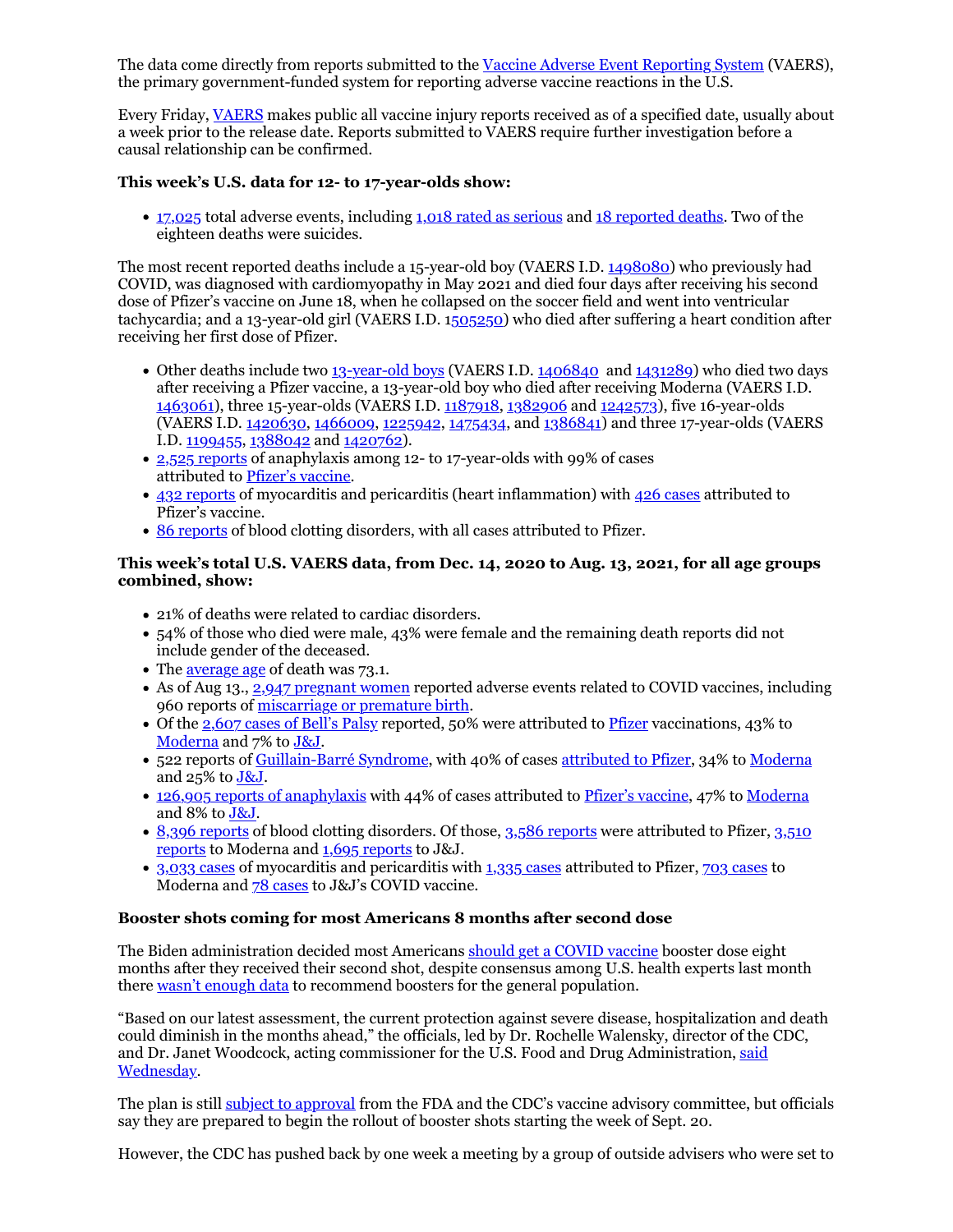review COVID booster shots as debate heats up over the need for a third dose, according to Bloomberg.

The CDC's Advisory Committee for Immunization Practices, was scheduled to meet and possibly make a recommendation about the need for boosters on Aug. 24, but is now set to convene over two days starting Aug. 30.

The first boosters are likely to go to nursing home residents, healthcare workers and emergency workers, followed by older people who were near the front of the line when vaccinations began late last year and then the general population.

Federal health officials are waiting for more data before offering guidance for J&J vaccine recipients. However, officials expect a booster will also be needed.

#### **CDC studies show vaccine protection wanes over time**

Three studies released Wednesday by the CDC confirm COVID vaccine effectiveness against infection has decreased over time, and is less effective in combating the Delta variant.

One study assessed Pfizer and Moderna's effectiveness over time against infections among nursing home residents, and found it dropped from 75% pre-Delta to 53% when Delta became dominant. The study didn't differentiate between asymptomatic, symptomatic and severe infections.

Another study used data from 21 hospitals to estimate the effectiveness of Pfizer and Moderna mRNA vaccines against hospitalization over time. Among 1,129 patients who received two doses of a mRNA vaccine, vaccine effectiveness was 86% 2 to12 weeks after vaccination and 84% at 13 to 24 weeks.

The third study, using New York state data, found all three vaccines' effectiveness against infection dropped from 92% in early May to 80% at the end of July, but the effectiveness against hospitalization remained relatively stable.

Data from the three reports in the CDC's Morbidity and Mortality Weekly Report, helped convince the Biden administration to recommend booster shots to people eight months after receiving their second dose, despite no completed late-stage clinical trials assessing the safety, efficacy and immunogenicity of a third dose.

#### **Oxford study shows vaccinated just as contagious as unvaxxed**

As The Defender reported Thursday, a British public health study released Aug. 16, indicates vaccinated people with "breakthrough" infections could pose a significant infection risk to those who have not been vaccinated.

A study by University of Oxford scientists found people who contract the Delta variant after being fully vaccinated carry a similar amount of the virus as those who catch the disease and have not been vaccinated.

The study also found protection was greatest in those vaccinated who already had natural immunity through previous infection.

Based on more than 3 million nose and throat swabs, Oxford University researchers found that 90 days after a second shot of the Pfizer or Astrazeneca vaccine, efficacy in preventing infections had slipped to 75% and 61% respectively.

Those results were down from 85% and 68%, respectively, seen two weeks after a second dose, with the decline in efficacy more pronounced among those 35 years and older.

The study also showed that after two doses of the Pfizer vaccine, effectiveness was at least as great as protection afforded by natural infection — with greater initial effectiveness against new PCR-positives but faster declines in protection against high viral burden and symptomatic infection.

Researchers said there was no evidence effectiveness varied by dosing interval, but protection was higher among those vaccinated who already had natural immunity.

The survey, which has yet to be peer-reviewed before publication in a scientific journal, underscores concerns by scientists that the Delta variant can infect fully vaccinated people at a greater rate than previous variants, and that the vaccinated could more easily transmit it.